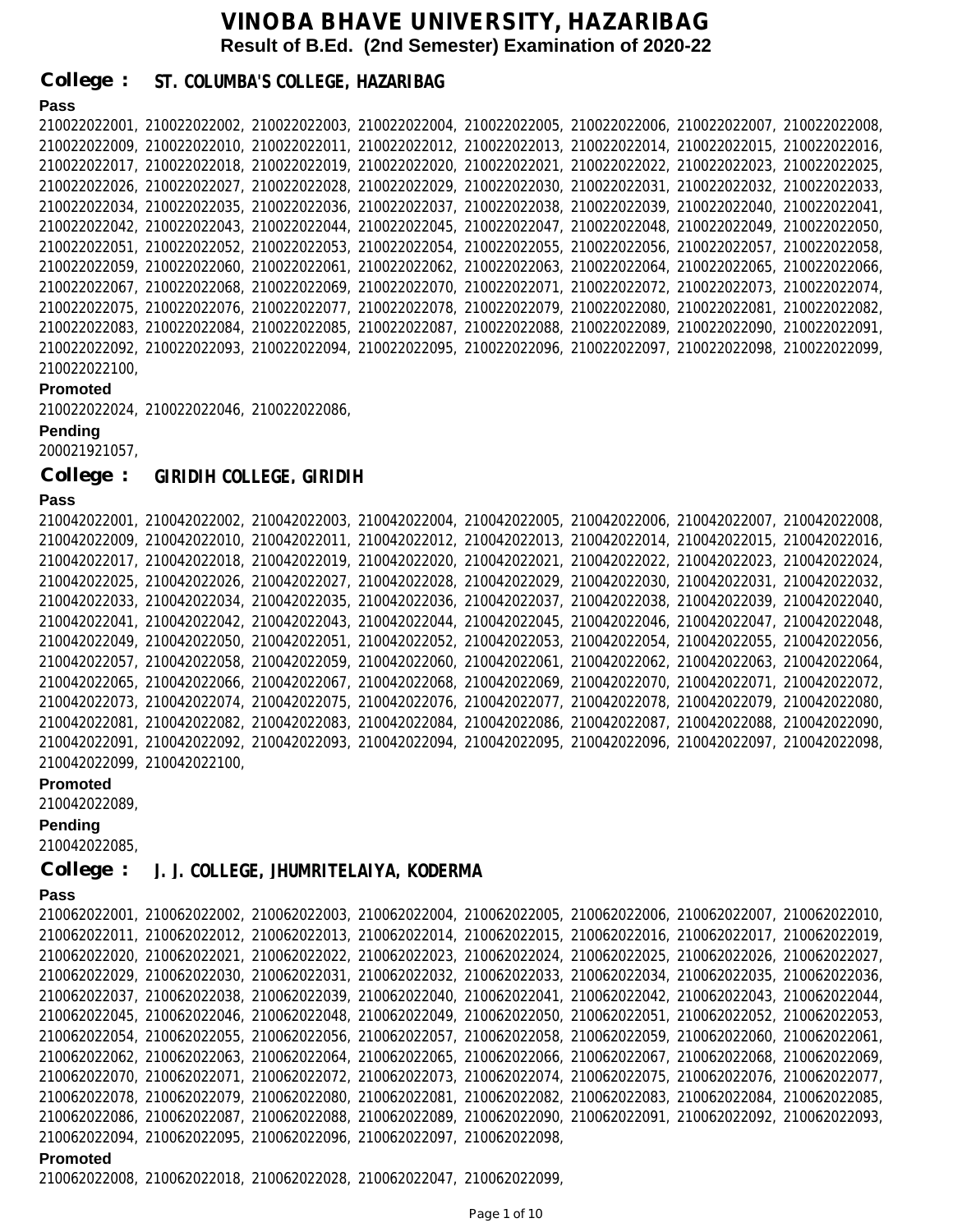**College : CHATRA COLLEGE, CHATRA**

## **Pass**

210092022001, 210092022002, 210092022003, 210092022004, 210092022005, 210092022006, 210092022007, 210092022008, 210092022009, 210092022010, 210092022011, 210092022012, 210092022013, 210092022014, 210092022015, 210092022017, 210092022018, 210092022019, 210092022020, 210092022022, 210092022023, 210092022024, 210092022025, 210092022026, 210092022027, 210092022028, 210092022029, 210092022030, 210092022032, 210092022033, 210092022034, 210092022035, 210092022036, 210092022038, 210092022040, 210092022041, 210092022042, 210092022043, 210092022044, 210092022045, 210092022046, 210092022047, 210092022048, 210092022049, 210092022050, 210092022051, 210092022052, 210092022053, 210092022055, 210092022056, 210092022057, 210092022058, 210092022059, 210092022060, 210092022061, 210092022062, 210092022063, 210092022064, 210092022065, 210092022066, 210092022067, 210092022068, 210092022069, 210092022070, 210092022071, 210092022072, 210092022073, 210092022074, 210092022075, 210092022076, 210092022077, 210092022078, 210092022079, 210092022080, 210092022081, 210092022082, 210092022083, 210092022084, 210092022085, 210092022086, 210092022087, 210092022088, 210092022089, 210092022090, 210092022091, 210092022092, 210092022093, 210092022094, 210092022095, 210092022096, 210092022097, 210092022098, 210092022099, 210092022100,

#### **Promoted**

210092022016, 210092022021, 210092022031, 210092022039,

#### **Pending**

210092022054,

**College : GOVT. TEACHERS TRAINING COLLEGE, HAZARIBAG**

## **Pass**

200431921042, 210432022001, 210432022002, 210432022003, 210432022004, 210432022005, 210432022006, 210432022007, 210432022008, 210432022009, 210432022010, 210432022011, 210432022012, 210432022013, 210432022014, 210432022015, 210432022016, 210432022017, 210432022018, 210432022019, 210432022020, 210432022021, 210432022022, 210432022025, 210432022026, 210432022027, 210432022028, 210432022029, 210432022030, 210432022031, 210432022032, 210432022033, 210432022034, 210432022035, 210432022036, 210432022037, 210432022038, 210432022039, 210432022040, 210432022041, 210432022042, 210432022043, 210432022044, 210432022045, 210432022046, 210432022047, 210432022048, 210432022049, 210432022050, 210432022051, 210432022052, 210432022053, 210432022054, 210432022055, 210432022056, 210432022057, 210432022058, 210432022059, 210432022060, 210432022061, 210432022062, 210432022063, 210432022064, 210432022065, 210432022066, 210432022067, 210432022068, 210432022069, 210432022070, 210432022071, 210432022072, 210432022073, 210432022074, 210432022075, 210432022076, 210432022077, 210432022078, 210432022079, 210432022080, 210432022081, 210432022082, 210432022083, 210432022084, 210432022085, 210432022087, 210432022088, 210432022089, 210432022090, 210432022091, 210432022093, 210432022094, 210432022095, 210432022096, 210432022097, 210432022098, 210432022099, 210432022100,

#### **Promoted**

210432022024,

```
College : 
            GRIZZLY COLLEGE OF EDUCATION, JHUMRI TELAIYA
```
## **Pass**

200511921065, 210512022001, 210512022002, 210512022003, 210512022004, 210512022005, 210512022006, 210512022007, 210512022009, 210512022010, 210512022011, 210512022013, 210512022014, 210512022015, 210512022016, 210512022018, 210512022019, 210512022021, 210512022022, 210512022023, 210512022024, 210512022025, 210512022026, 210512022028, 210512022029, 210512022030, 210512022031, 210512022032, 210512022033, 210512022034, 210512022035, 210512022036, 210512022037, 210512022038, 210512022039, 210512022040, 210512022041, 210512022042, 210512022043, 210512022044, 210512022045, 210512022046, 210512022047, 210512022048, 210512022049, 210512022050, 210512022051, 210512022052, 210512022053, 210512022054, 210512022055, 210512022056, 210512022057, 210512022058, 210512022059, 210512022060, 210512022061, 210512022062, 210512022064, 210512022065, 210512022067, 210512022068, 210512022069, 210512022070, 210512022071, 210512022072, 210512022073, 210512022074, 210512022075, 210512022076, 210512022079, 210512022080, 210512022082, 210512022083, 210512022084, 210512022085, 210512022086, 210512022088, 210512022089, 210512022090, 210512022091, 210512022092, 210512022093, 210512022094, 210512022095, 210512022097, 210512022098, 210512022099, 210512022100,

#### **Promoted**

200511921054, 210512022012, 210512022017, 210512022020, 210512022063, 210512022066, 210512022077, 210512022078, 210512022081,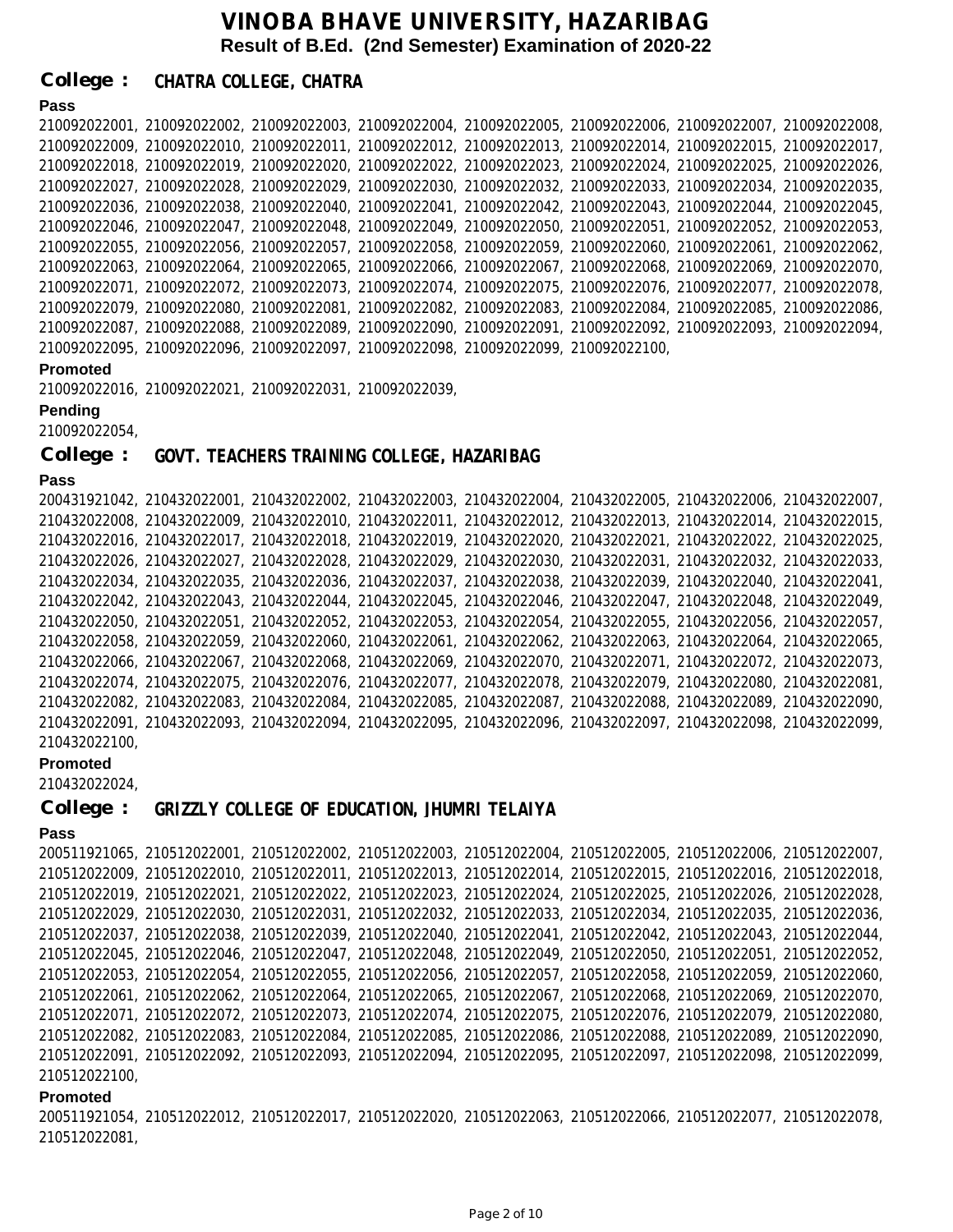**Pass Promoted Pass Promoted Pass** 210522022001, 210522022002, 210522022003, 210522022004, 210522022005, 210522022006, 210522022008, 210522022009, 210522022010, 210522022011, 210522022013, 210522022014, 210522022015, 210522022017, 210522022018, 210522022020, 210522022021, 210522022022, 210522022023, 210522022024, 210522022025, 210522022026, 210522022027, 210522022028, 210522022029, 210522022030, 210522022031, 210522022032, 210522022033, 210522022034, 210522022035, 210522022036, 210522022037, 210522022038, 210522022039, 210522022040, 210522022041, 210522022042, 210522022043, 210522022044, 210522022045, 210522022046, 210522022047, 210522022048, 210522022049, 210522022050, 210522022051, 210522022053, 210522022054, 210522022055, 210522022056, 210522022057, 210522022058, 210522022059, 210522022060, 210522022061, 210522022062, 210522022063, 210522022064, 210522022065, 210522022066, 210522022067, 210522022068, 210522022069, 210522022070, 210522022071, 210522022072, 210522022073, 210522022074, 210522022075, 210522022076, 210522022077, 210522022079, 210522022080, 210522022081, 210522022082, 210522022083, 210522022084, 210522022085, 210522022086, 210522022087, 210522022088, 210522022089, 210522022090, 210522022091, 210522022092, 210522022093, 210522022094, 210522022095, 210522022096, 210522022097, 210522022098, 210522022099, 210522022007, 210522022012, 210522022016, 210522022019, 210522022078, 200531921022, 210532022001, 210532022002, 210532022003, 210532022004, 210532022005, 210532022006, 210532022007, 210532022008, 210532022009, 210532022010, 210532022011, 210532022012, 210532022013, 210532022014, 210532022015, 210532022017, 210532022018, 210532022019, 210532022020, 210532022021, 210532022022, 210532022023, 210532022024, 210532022025, 210532022027, 210532022028, 210532022029, 210532022030, 210532022031, 210532022032, 210532022033, 210532022034, 210532022035, 210532022036, 210532022037, 210532022038, 210532022039, 210532022041, 210532022042, 210532022043, 210532022044, 210532022045, 210532022046, 210532022047, 210532022049, 210532022050, 210532022051, 210532022052, 210532022053, 210532022054, 210532022055, 210532022056, 210532022057, 210532022058, 210532022059, 210532022060, 210532022061, 210532022062, 210532022063, 210532022064, 210532022065, 210532022066, 210532022067, 210532022068, 210532022070, 210532022071, 210532022072, 210532022073, 210532022074, 210532022075, 210532022076, 210532022077, 210532022079, 210532022080, 210532022081, 210532022082, 210532022083, 210532022084, 210532022085, 210532022086, 210532022087, 210532022088, 210532022089, 210532022090, 210532022091, 210532022092, 210532022093, 210532022094, 210532022095, 210532022096, 210532022097, 210532022098, 210532022099, 210532022100, 210532022016, 210532022040, 210532022069, 210532022078, 210702022001, 210702022002, 210702022003, 210702022004, 210702022005, 210702022006, 210702022007, 210702022008, 210702022009, 210702022010, 210702022011, 210702022012, 210702022013, 210702022014, 210702022015, 210702022016, 210702022017, 210702022018, 210702022019, 210702022020, 210702022021, 210702022022, 210702022023, 210702022024, 210702022025, 210702022026, 210702022027, 210702022028, 210702022029, 210702022030, 210702022031, 210702022032, 210702022033, 210702022034, 210702022035, 210702022036, 210702022037, 210702022038, 210702022039, 210702022040, 210702022041, 210702022042, 210702022043, 210702022044, 210702022045, 210702022046, 210702022047, 210702022048, 210702022049, 210702022050, 210702022051, 210702022052, 210702022053, 210702022054, 210702022055, 210702022056, 210702022057, 210702022058, 210702022059, 210702022060, 210702022061, 210702022062, 210702022063, 210702022064, 210702022065, 210702022066, 210702022067, 210702022068, 210702022069, 210702022070, 210702022071, 210702022072, 210702022073, 210702022074, 210702022075, 210702022076, 210702022077, 210702022078, 210702022079, 210702022080, 210702022081, 210702022082, 210702022083, 210702022084, 210702022085, 210702022086, 210702022087, 210702022088, 210702022089, 210702022090, 210702022091, 210702022092, 210702022094, 210702022095, 210702022096, 210702022097, 210702022098, 210702022099, 210702022100, **College : College : College : R. P. Y. T. T. COLLEGE, JHUMRI TELAILYA, KODERMA B.N.SAHA DAV TEACHER'S TRAINING COLLEGE, GIRIDIH GAUTAM BUDDHA T. T. COLLEGE, HAZARIBAG**

#### **Promoted**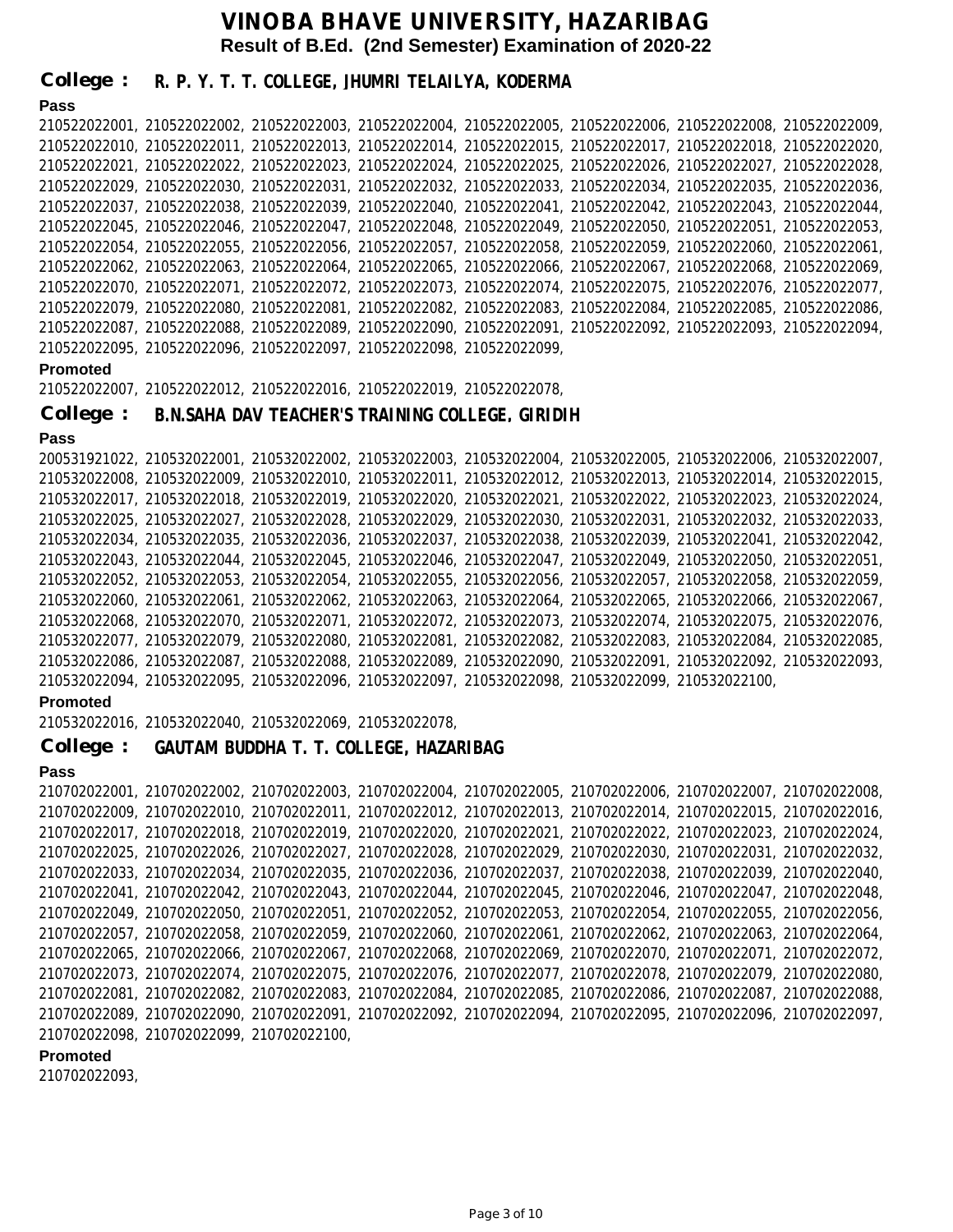**College : G.D. BAGARIA T.T. COLLEGE, GIRIDIH**

### **Pass**

```
200751921006, 200751921027, 200751921030, 200751921042, 200751921048, 200751921083, 210752022001, 210752022002,
210752022003, 210752022004, 210752022005, 210752022006, 210752022007, 210752022008, 210752022009, 210752022010,
210752022011, 210752022012, 210752022013, 210752022014, 210752022015, 210752022016, 210752022017, 210752022018,
210752022019, 210752022020, 210752022021, 210752022022, 210752022023, 210752022024, 210752022025, 210752022026,
210752022027, 210752022028, 210752022029, 210752022030, 210752022031, 210752022032, 210752022033, 210752022034,
210752022035, 210752022036, 210752022037, 210752022038, 210752022039, 210752022040, 210752022041, 210752022042,
210752022043, 210752022044, 210752022045, 210752022046, 210752022047, 210752022048, 210752022049, 210752022051,
210752022052, 210752022053, 210752022054, 210752022055, 210752022056, 210752022057, 210752022058, 210752022059,
210752022061, 210752022062, 210752022063, 210752022064, 210752022065, 210752022066, 210752022067, 210752022068,
210752022069, 210752022070, 210752022071, 210752022072, 210752022073, 210752022074, 210752022075, 210752022076,
210752022077, 210752022078, 210752022079, 210752022080, 210752022081, 210752022082, 210752022083, 210752022084,
210752022085, 210752022086, 210752022087, 210752022088, 210752022089, 210752022091, 210752022092, 210752022093,
210752022094, 210752022095, 210752022096, 210752022097, 210752022098, 210752022100,
```
#### **Promoted**

```
210752022050, 210752022060, 210752022090,
```
#### **Pending**

210752022099,

**College : S.B.M. TEACHERS' TRAINING COLLEGE, MASIPIRI, HAZARIBAG**

#### **Pass**

```
210862022001, 210862022002, 210862022003, 210862022004, 210862022005, 210862022006, 210862022007, 210862022008,
210862022009, 210862022010, 210862022013, 210862022014, 210862022015, 210862022016, 210862022017, 210862022018,
210862022019, 210862022020, 210862022021, 210862022022, 210862022024, 210862022025, 210862022026, 210862022027,
210862022028, 210862022029, 210862022030, 210862022031, 210862022032, 210862022033, 210862022034, 210862022035,
210862022036, 210862022037, 210862022038, 210862022039, 210862022040, 210862022041, 210862022042, 210862022043,
210862022044, 210862022045, 210862022046, 210862022047, 210862022048, 210862022049, 210862022050, 210862022051,
210862022052, 210862022054, 210862022055, 210862022057, 210862022058, 210862022059, 210862022060, 210862022061,
210862022062, 210862022063, 210862022065, 210862022066, 210862022067, 210862022068, 210862022072, 210862022073,
210862022074, 210862022075, 210862022076, 210862022077, 210862022078, 210862022079, 210862022080, 210862022081,
210862022082, 210862022083, 210862022084, 210862022085, 210862022086, 210862022087, 210862022088, 210862022089,
210862022090, 210862022091, 210862022093, 210862022094, 210862022095, 210862022096, 210862022097, 210862022098,
210862022099,
```
#### **Promoted**

210862022011, 210862022012, 210862022023, 210862022053, 210862022056, 210862022064, 210862022069, 210862022070, 210862022071, 210862022092,

**College : JHARKHAND T.T. COLLEGE, JHUMRI TELAIYA, KODERMA**

## **Pass**

```
Promoted
210872022001, 210872022002, 210872022003, 210872022004, 210872022005, 210872022006, 210872022007, 210872022009,
210872022010, 210872022011, 210872022012, 210872022013, 210872022014, 210872022015, 210872022016, 210872022017,
210872022018, 210872022019, 210872022021, 210872022022, 210872022023, 210872022024, 210872022025, 210872022027,
210872022028, 210872022029, 210872022030, 210872022031, 210872022032, 210872022033, 210872022034, 210872022035,
210872022036, 210872022037, 210872022038, 210872022039, 210872022040, 210872022041, 210872022042, 210872022043,
210872022044, 210872022045, 210872022046, 210872022047, 210872022048, 210872022049, 210872022050, 210872022051,
210872022052, 210872022053, 210872022054, 210872022055, 210872022056, 210872022058, 210872022059, 210872022060,
210872022061, 210872022062, 210872022063, 210872022065, 210872022066, 210872022067, 210872022068, 210872022069,
210872022070, 210872022073, 210872022074, 210872022076, 210872022077, 210872022078, 210872022079, 210872022080,
210872022081, 210872022082, 210872022083, 210872022084, 210872022085, 210872022086, 210872022087, 210872022088,
210872022089, 210872022090, 210872022091, 210872022092, 210872022093, 210872022094,
```
210872022008, 210872022020, 210872022057, 210872022071, 210872022072, 210872022075,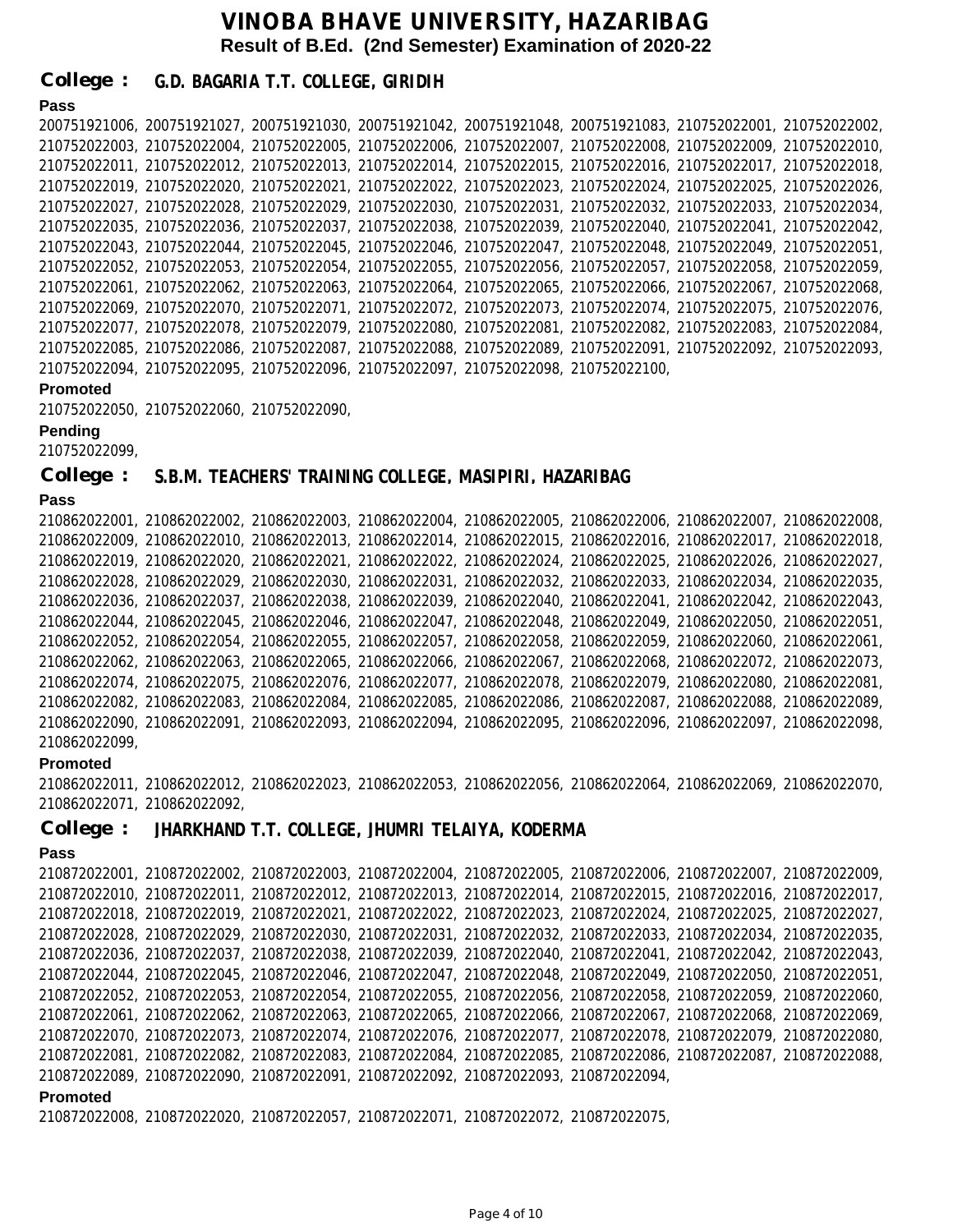**College : R.K.V. COLLEGE OF EDUCATION, BAGODAR, GIRIDIH**

## **Pass** 200951921003, 200951921077, 210952022001, 210952022002, 210952022003, 210952022004, 210952022005, 210952022006, 210952022007, 210952022008, 210952022009, 210952022010, 210952022012, 210952022013, 210952022014, 210952022016, 210952022017, 210952022018, 210952022020, 210952022021, 210952022022, 210952022023, 210952022024, 210952022025, 210952022026, 210952022027, 210952022028, 210952022029, 210952022030, 210952022032, 210952022033, 210952022034, 210952022035, 210952022036, 210952022037, 210952022038, 210952022039, 210952022040, 210952022041, 210952022042, 210952022043, 210952022045, 210952022046, 210952022047, 210952022048, 210952022049, 210952022050, 210952022052, 210952022053, 210952022054, 210952022055, 210952022056, 210952022057, 210952022058, 210952022059, 210952022060, 210952022061, 210952022062, 210952022064, 210952022065, 210952022066, 210952022067, 210952022068, 210952022069, 210952022070, 210952022071, 210952022072, 210952022073, 210952022074, 210952022075, 210952022076, 210952022077, 210952022078, 210952022079, 210952022080, 210952022081, 210952022082, 210952022083, 210952022084, 210952022085, 210952022086, 210952022087, 210952022088, 210952022089, 210952022090, 210952022091, 210952022092, 210952022093, 210952022094, 210952022095, 210952022097, 210952022098, 210952022099,

#### **Promoted**

200951921038, 210952022011, 210952022015, 210952022019, 210952022031, 210952022044, 210952022063, 210952022096, 210952022100,

**College : SUBHASH T.T. COLLEGE, KOLDIHA, GIRIDIH**

#### **Pass**

```
211022022001, 211022022002, 211022022003, 211022022004, 211022022005, 211022022006, 211022022007, 211022022009,
211022022010, 211022022011, 211022022012, 211022022013, 211022022014, 211022022015, 211022022016, 211022022017,
211022022018, 211022022019, 211022022020, 211022022021, 211022022022, 211022022024, 211022022025, 211022022026,
211022022027, 211022022029, 211022022030, 211022022031, 211022022032, 211022022033, 211022022034, 211022022035,
211022022037, 211022022038, 211022022039, 211022022040, 211022022041, 211022022042, 211022022043, 211022022044,
211022022045, 211022022046, 211022022047, 211022022048, 211022022049, 211022022050, 211022022051, 211022022052,
211022022053, 211022022054, 211022022055, 211022022056, 211022022057, 211022022058, 211022022059, 211022022060,
211022022061, 211022022063, 211022022066, 211022022067, 211022022068, 211022022069, 211022022070, 211022022071,
211022022072, 211022022073, 211022022074, 211022022075, 211022022077, 211022022078, 211022022079, 211022022080,
211022022082, 211022022083, 211022022084, 211022022085, 211022022086, 211022022087, 211022022088, 211022022089,
211022022090, 211022022091, 211022022092, 211022022093, 211022022094, 211022022095, 211022022096, 211022022097,
211022022098, 211022022099, 211022022100,
```
#### **Promoted**

211022022008, 211022022023, 211022022028, 211022022064, 211022022065, 211022022076, 211022022081,

#### **College : SRI RAMAKRISHNA SARADA ASHRAM T.T. COLLEGE, HAZARIBAG**

#### **Pass**

```
211062022001, 211062022002, 211062022003, 211062022004, 211062022005, 211062022006, 211062022007, 211062022008,
211062022009, 211062022010, 211062022011, 211062022012, 211062022013, 211062022014, 211062022015, 211062022016,
211062022017, 211062022018, 211062022019, 211062022020, 211062022021, 211062022022, 211062022023, 211062022024,
211062022025, 211062022026, 211062022027, 211062022028, 211062022029, 211062022030, 211062022031, 211062022032,
211062022033, 211062022034, 211062022035, 211062022036, 211062022037, 211062022038, 211062022039, 211062022040,
211062022041, 211062022042, 211062022043, 211062022044, 211062022045, 211062022046, 211062022047, 211062022048,
211062022049, 211062022050, 211062022051, 211062022052, 211062022053, 211062022054, 211062022055, 211062022056,
211062022057, 211062022058, 211062022059, 211062022060, 211062022061, 211062022062, 211062022063, 211062022064,
211062022065, 211062022066, 211062022067, 211062022068, 211062022069, 211062022070, 211062022071, 211062022072,
211062022073, 211062022074, 211062022075, 211062022076, 211062022077, 211062022078, 211062022079, 211062022080,
211062022081, 211062022082, 211062022083, 211062022084, 211062022085, 211062022087, 211062022088, 211062022089,
211062022090, 211062022091, 211062022092, 211062022093, 211062022094, 211062022095, 211062022096, 211062022097,
211062022098, 211062022099, 211062022100,
```
#### **Promoted**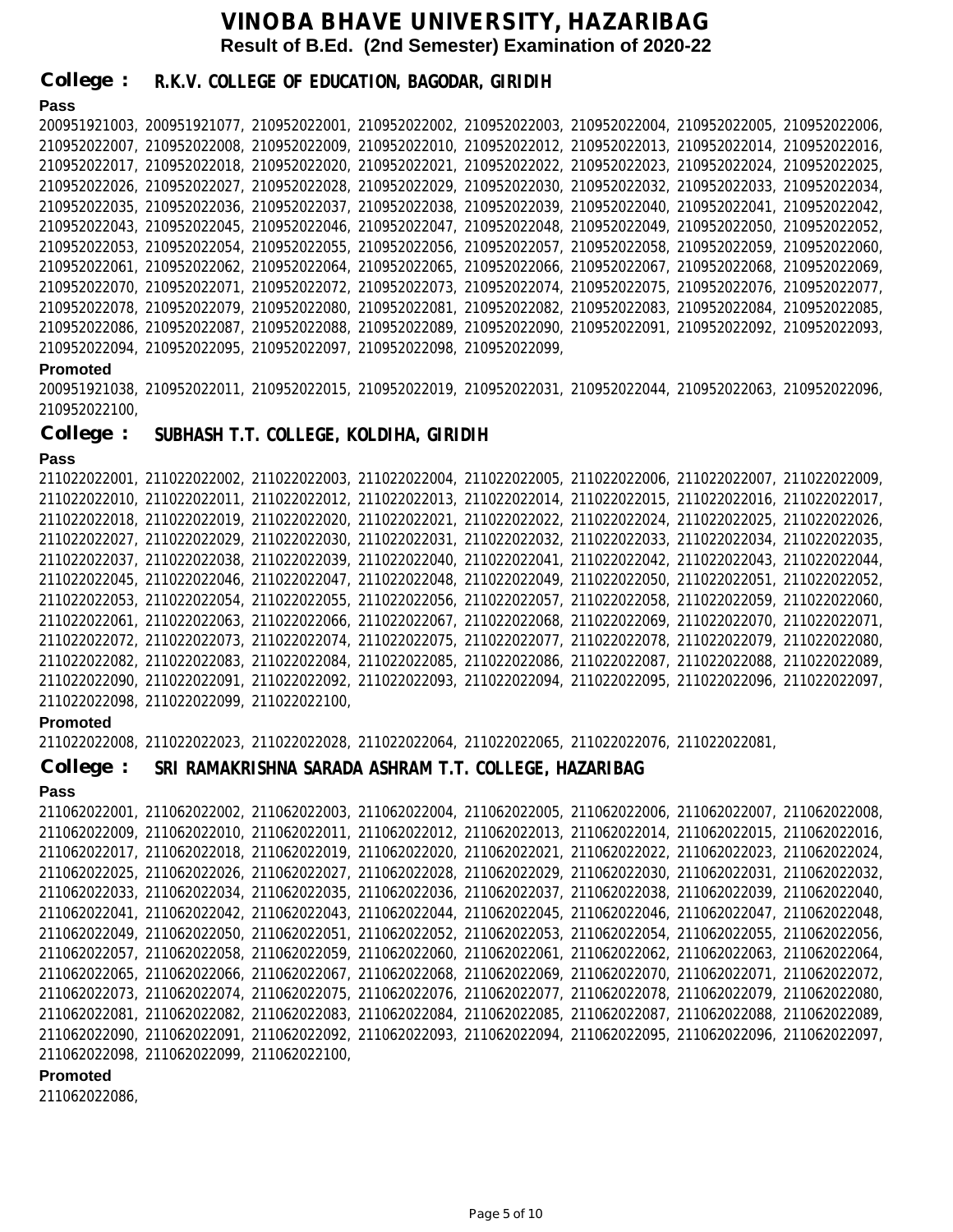**College : MAHARSHI PARAMHANSH COLLEGE OF EDUCATION, RAMGARH**

## **Pass**

201111921038, 211112022001, 211112022002, 211112022003, 211112022004, 211112022005, 211112022006, 211112022007, 211112022008, 211112022010, 211112022011, 211112022012, 211112022013, 211112022014, 211112022016, 211112022017, 211112022018, 211112022019, 211112022020, 211112022021, 211112022022, 211112022023, 211112022024, 211112022025, 211112022027, 211112022028, 211112022029, 211112022030, 211112022031, 211112022032, 211112022033, 211112022035, 211112022036, 211112022037, 211112022038, 211112022039, 211112022040, 211112022041, 211112022042, 211112022043, 211112022044, 211112022045, 211112022046, 211112022047, 211112022048, 211112022049, 211112022050, 211112022051, 211112022052, 211112022053, 211112022054, 211112022055, 211112022057, 211112022059, 211112022060, 211112022061, 211112022064, 211112022065, 211112022066, 211112022067, 211112022068, 211112022069, 211112022070, 211112022071, 211112022072, 211112022073, 211112022074, 211112022075, 211112022077, 211112022078, 211112022079, 211112022080, 211112022081, 211112022082, 211112022083, 211112022084, 211112022085, 211112022086, 211112022087, 211112022088, 211112022089, 211112022090, 211112022092, 211112022093, 211112022095, 211112022096, 211112022097, 211112022098, 211112022099, 211112022100,

#### **Promoted**

**Pending** 211112022009, 211112022015, 211112022026, 211112022034, 211112022056, 211112022058, 211112022076, 211112022091,

211112022094,

**College : LALA PRITAM B.Ed. COLLEGE, CHATRA**

### **Pass**

201121921001, 201121921058, 211122022002, 211122022003, 211122022004, 211122022005, 211122022006, 211122022007, 211122022008, 211122022009, 211122022010, 211122022011, 211122022013, 211122022014, 211122022015, 211122022016, 211122022017, 211122022019, 211122022020, 211122022021, 211122022022, 211122022023, 211122022024, 211122022025, 211122022026, 211122022027, 211122022029, 211122022030, 211122022031, 211122022032, 211122022033, 211122022036, 211122022037, 211122022039, 211122022040, 211122022041, 211122022042, 211122022043, 211122022045, 211122022046, 211122022047, 211122022048, 211122022049, 211122022050, 211122022052, 211122022053, 211122022054, 211122022055, 211122022056, 211122022057, 211122022058, 211122022059, 211122022060, 211122022061, 211122022062, 211122022063, 211122022064, 211122022065, 211122022066, 211122022067, 211122022068, 211122022069, 211122022070, 211122022071, 211122022072, 211122022073, 211122022074, 211122022075, 211122022076, 211122022077, 211122022078, 211122022079, 211122022080, 211122022081, 211122022082, 211122022083, 211122022084, 211122022085, 211122022086, 211122022087, 211122022088, 211122022089, 211122022090, 211122022091, 211122022092, 211122022093, 211122022094, 211122022095, 211122022096, 211122022097, 211122022098, 211122022099, 211122022100,

#### **Promoted**

211122022001, 211122022012, 211122022018, 211122022028, 211122022034, 211122022035, 211122022038, 211122022051, **College : D.M.M.T.T. COLLEGE, BANASO, BISHNUGARH, HAZARIBAG**

#### **Pass**

**Promoted** 211132022002, 211132022004, 211132022005, 211132022006, 211132022007, 211132022008, 211132022009, 211132022010, 211132022011, 211132022012, 211132022013, 211132022015, 211132022016, 211132022017, 211132022018, 211132022019, 211132022020, 211132022021, 211132022022, 211132022023, 211132022024, 211132022025, 211132022026, 211132022027, 211132022028, 211132022029, 211132022030, 211132022031, 211132022032, 211132022033, 211132022034, 211132022035, 211132022036, 211132022037, 211132022038, 211132022039, 211132022040, 211132022041, 211132022042, 211132022044, 211132022045, 211132022046, 211132022047, 211132022048, 211132022049, 211132022050, 211132022051, 211132022052, 211132022053, 211132022054, 211132022055, 211132022057, 211132022058, 211132022059, 211132022060, 211132022061, 211132022062, 211132022063, 211132022064, 211132022065, 211132022066, 211132022067, 211132022068, 211132022069, 211132022070, 211132022071, 211132022072, 211132022074, 211132022075, 211132022076, 211132022077, 211132022078, 211132022079, 211132022080, 211132022081, 211132022082, 211132022083, 211132022084, 211132022085, 211132022086, 211132022087, 211132022088, 211132022089, 211132022090, 211132022091, 211132022092, 211132022093, 211132022094, 211132022095, 211132022096, 211132022097, 211132022098, 211132022099, 211132022100,

211132022001, 211132022003, 211132022014, 211132022043, 211132022056, 211132022073,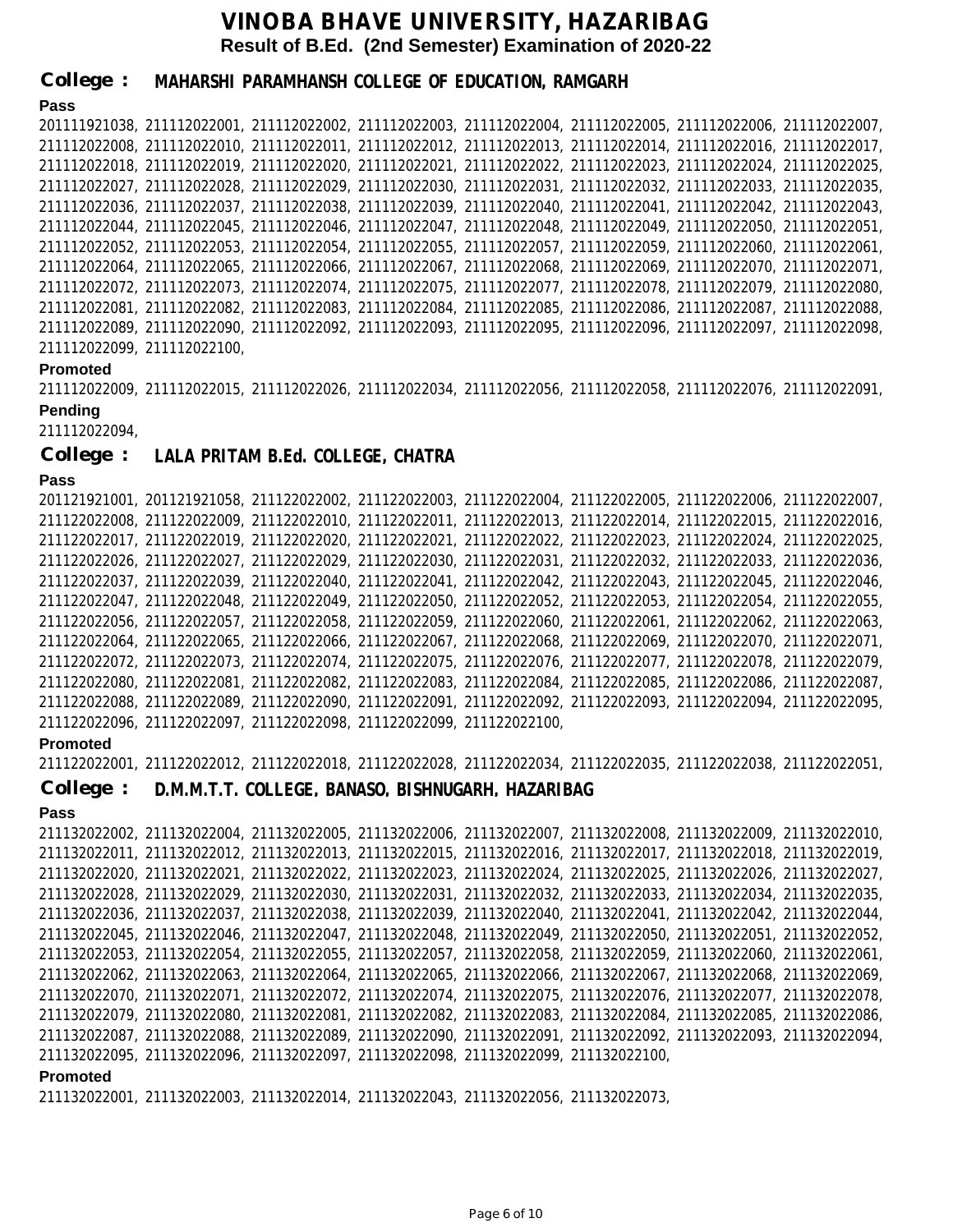**College : DEO COLLEGE OF EDUCATION, MUKUNDGANJ, HAZARIBAG**

## **Pass**

```
211142022001, 211142022002, 211142022003, 211142022004, 211142022005, 211142022006, 211142022007, 211142022008,
211142022009, 211142022010, 211142022011, 211142022012, 211142022013, 211142022014, 211142022015, 211142022016,
211142022017, 211142022018, 211142022019, 211142022020, 211142022021, 211142022022, 211142022023, 211142022024,
211142022025, 211142022026, 211142022027, 211142022028, 211142022029, 211142022030, 211142022031, 211142022032,
211142022033, 211142022034, 211142022035, 211142022036, 211142022037, 211142022038, 211142022039, 211142022040,
211142022041, 211142022042, 211142022043, 211142022044, 211142022045, 211142022046, 211142022047, 211142022048,
211142022049, 211142022050, 211142022051, 211142022052, 211142022053, 211142022054, 211142022055, 211142022056,
211142022057, 211142022058, 211142022059, 211142022060, 211142022061, 211142022062, 211142022063, 211142022064,
211142022065, 211142022066, 211142022067, 211142022068, 211142022069, 211142022070, 211142022071, 211142022072,
211142022073, 211142022074, 211142022075, 211142022076, 211142022077, 211142022078, 211142022079, 211142022080,
211142022081, 211142022082, 211142022083, 211142022084, 211142022085, 211142022086, 211142022087, 211142022088,
211142022089, 211142022090, 211142022091, 211142022092, 211142022093, 211142022094, 211142022095, 211142022096,
211142022098, 211142022100,
```
### **Promoted**

211142022099,

#### **College : MAA VINDHYAVASHINI COLLEGE OF EDUCATION, PADMA, HAZARIBAG**

#### **Pass**

```
211152022001, 211152022002, 211152022003, 211152022005, 211152022006, 211152022007, 211152022008, 211152022009,
211152022010, 211152022011, 211152022012, 211152022013, 211152022014, 211152022015, 211152022016, 211152022017,
211152022018, 211152022019, 211152022020, 211152022021, 211152022022, 211152022023, 211152022024, 211152022025,
211152022026, 211152022027, 211152022028, 211152022029, 211152022030, 211152022031, 211152022032, 211152022033,
211152022034, 211152022035, 211152022036, 211152022037, 211152022038, 211152022039, 211152022040, 211152022041,
211152022042, 211152022043, 211152022044, 211152022045, 211152022046, 211152022047, 211152022048, 211152022049,
211152022050, 211152022051, 211152022052, 211152022053, 211152022054, 211152022056, 211152022057, 211152022058,
211152022059, 211152022060, 211152022061, 211152022062, 211152022063, 211152022064, 211152022065, 211152022066,
211152022067, 211152022068, 211152022069, 211152022070, 211152022071, 211152022072, 211152022073, 211152022074,
211152022075, 211152022076, 211152022077, 211152022078, 211152022079, 211152022080, 211152022081, 211152022082,
211152022083, 211152022084, 211152022085, 211152022086, 211152022087, 211152022088, 211152022089, 211152022090,
211152022091, 211152022092, 211152022093, 211152022094, 211152022095, 211152022096, 211152022097, 211152022098,
211152022099, 211152022100,
```
#### **Promoted**

211152022004, 211152022055,

```
College : 
             Dr. S. Radha Krishnan T.T. College, Lari, Ramgarh
```
## **Pass**

```
211172022001, 211172022002, 211172022003, 211172022004, 211172022005, 211172022007, 211172022008, 211172022009,
211172022010, 211172022011, 211172022012, 211172022013, 211172022014, 211172022015, 211172022016, 211172022017,
211172022019, 211172022020, 211172022021, 211172022022, 211172022023, 211172022024, 211172022025, 211172022026,
211172022027, 211172022029, 211172022030, 211172022031, 211172022032, 211172022033, 211172022034, 211172022035,
211172022036, 211172022037, 211172022038, 211172022039, 211172022040, 211172022041, 211172022042, 211172022043,
211172022044, 211172022046, 211172022047, 211172022048, 211172022049, 211172022050, 211172022051, 211172022052,
211172022053, 211172022054, 211172022055, 211172022056, 211172022057, 211172022058, 211172022059, 211172022060,
211172022061, 211172022062, 211172022063, 211172022064, 211172022065, 211172022066, 211172022067, 211172022068,
211172022069, 211172022070, 211172022071, 211172022072, 211172022073, 211172022074, 211172022075, 211172022076,
211172022077, 211172022078, 211172022079, 211172022080, 211172022081, 211172022082, 211172022083, 211172022084,
211172022085, 211172022086, 211172022087, 211172022088, 211172022089, 211172022090, 211172022092, 211172022093,
211172022094, 211172022095, 211172022096, 211172022097, 211172022098, 211172022099, 211172022100,
```
#### **Promoted**

211172022006, 211172022018, 211172022028, 211172022045,

#### **Pending**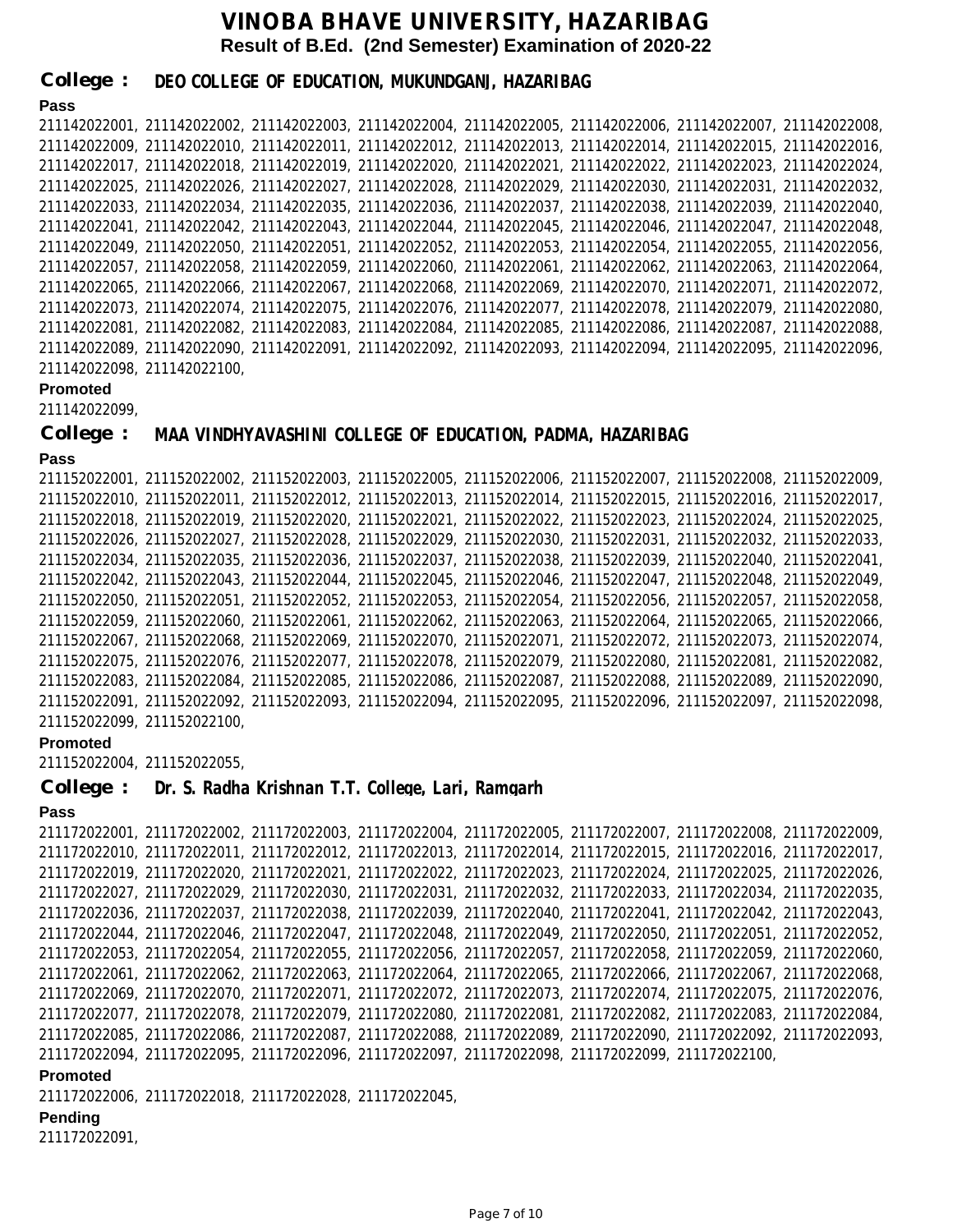**Pass Promoted Pass Promoted** 211212022001, 211212022002, 211212022003, 211212022005, 211212022006, 211212022007, 211212022008, 211212022009, 211212022010, 211212022011, 211212022012, 211212022013, 211212022014, 211212022015, 211212022016, 211212022017, 211212022018, 211212022019, 211212022020, 211212022021, 211212022022, 211212022023, 211212022024, 211212022025, 211212022026, 211212022027, 211212022028, 211212022029, 211212022030, 211212022031, 211212022033, 211212022034, 211212022035, 211212022036, 211212022037, 211212022038, 211212022039, 211212022040, 211212022041, 211212022042, 211212022043, 211212022044, 211212022045, 211212022046, 211212022047, 211212022048, 211212022049, 211212022050, 211212022051, 211212022053, 211212022054, 211212022055, 211212022056, 211212022057, 211212022058, 211212022059, 211212022060, 211212022061, 211212022062, 211212022063, 211212022064, 211212022065, 211212022066, 211212022067, 211212022068, 211212022069, 211212022070, 211212022071, 211212022072, 211212022073, 211212022074, 211212022075, 211212022077, 211212022078, 211212022079, 211212022080, 211212022082, 211212022083, 211212022084, 211212022085, 211212022086, 211212022087, 211212022088, 211212022090, 211212022091, 211212022092, 211212022093, 211212022094, 211212022095, 211212022096, 211212022097, 211212022098, 211212022099, 211212022100, 211212022032, 211212022052, 211212022081, 211212022089, 211252022001, 211252022003, 211252022004, 211252022005, 211252022006, 211252022007, 211252022008, 211252022009, 211252022010, 211252022011, 211252022012, 211252022013, 211252022014, 211252022015, 211252022016, 211252022017, 211252022018, 211252022019, 211252022020, 211252022021, 211252022022, 211252022023, 211252022024, 211252022025, 211252022026, 211252022027, 211252022028, 211252022029, 211252022030, 211252022031, 211252022032, 211252022033, 211252022035, 211252022036, 211252022037, 211252022038, 211252022039, 211252022040, 211252022041, 211252022043, 211252022045, 211252022046, 211252022047, 211252022050, 211252022051, 211252022052, 211252022053, 211252022054, 211252022055, 211252022056, 211252022057, 211252022058, 211252022059, 211252022060, 211252022061, 211252022062, 211252022063, 211252022064, 211252022065, 211252022067, 211252022068, 211252022070, 211252022071, 211252022072, 211252022073, 211252022074, 211252022075, 211252022076, 211252022077, 211252022078, 211252022080, 211252022081, 211252022082, 211252022083, 211252022084, 211252022085, 211252022086, 211252022087, 211252022088, 211252022089, 211252022091, 211252022092, 211252022093, 211252022094, 211252022095, 211252022096, 211252022097, 211252022098, 211252022099, 211252022100, 211252022002, 211252022034, 211252022042, 211252022044, 211252022048, 211252022049, 211252022066, 211252022079, 211252022090, **College : College : Scholar B.Ed. College, Giridih K.N. Bakshi College of Education, Karmatand, Bengabad, Giridih**

**College : RAMSHOBHA COLLEGE OF EDUCATION, BANKHETA, CHUTTUPALU, RAMGARH**

#### **Pass**

201311921020, 201311921098, 211312022001, 211312022002, 211312022003, 211312022004, 211312022005, 211312022006, 211312022007, 211312022008, 211312022009, 211312022010, 211312022011, 211312022012, 211312022013, 211312022014, 211312022015, 211312022016, 211312022017, 211312022018, 211312022019, 211312022020, 211312022021, 211312022022, 211312022023, 211312022024, 211312022025, 211312022027, 211312022028, 211312022029, 211312022030, 211312022031, 211312022032, 211312022033, 211312022034, 211312022035, 211312022036, 211312022038, 211312022039, 211312022040, 211312022041, 211312022042, 211312022043, 211312022044, 211312022045, 211312022046, 211312022047, 211312022049, 211312022050, 211312022051, 211312022052, 211312022053, 211312022054, 211312022055, 211312022056, 211312022057, 211312022058, 211312022059, 211312022060, 211312022061, 211312022062, 211312022063, 211312022064, 211312022065, 211312022066, 211312022067, 211312022068, 211312022069, 211312022070, 211312022071, 211312022072, 211312022073, 211312022074, 211312022075, 211312022076, 211312022077, 211312022078, 211312022079, 211312022080, 211312022082, 211312022083, 211312022084, 211312022085, 211312022086, 211312022087, 211312022088, 211312022089, 211312022091, 211312022092, 211312022093, 211312022094, 211312022095, 211312022096, 211312022097, 211312022098, 211312022099, 211312022100,

#### **Promoted**

211312022026, 211312022037, 211312022081, 211312022090,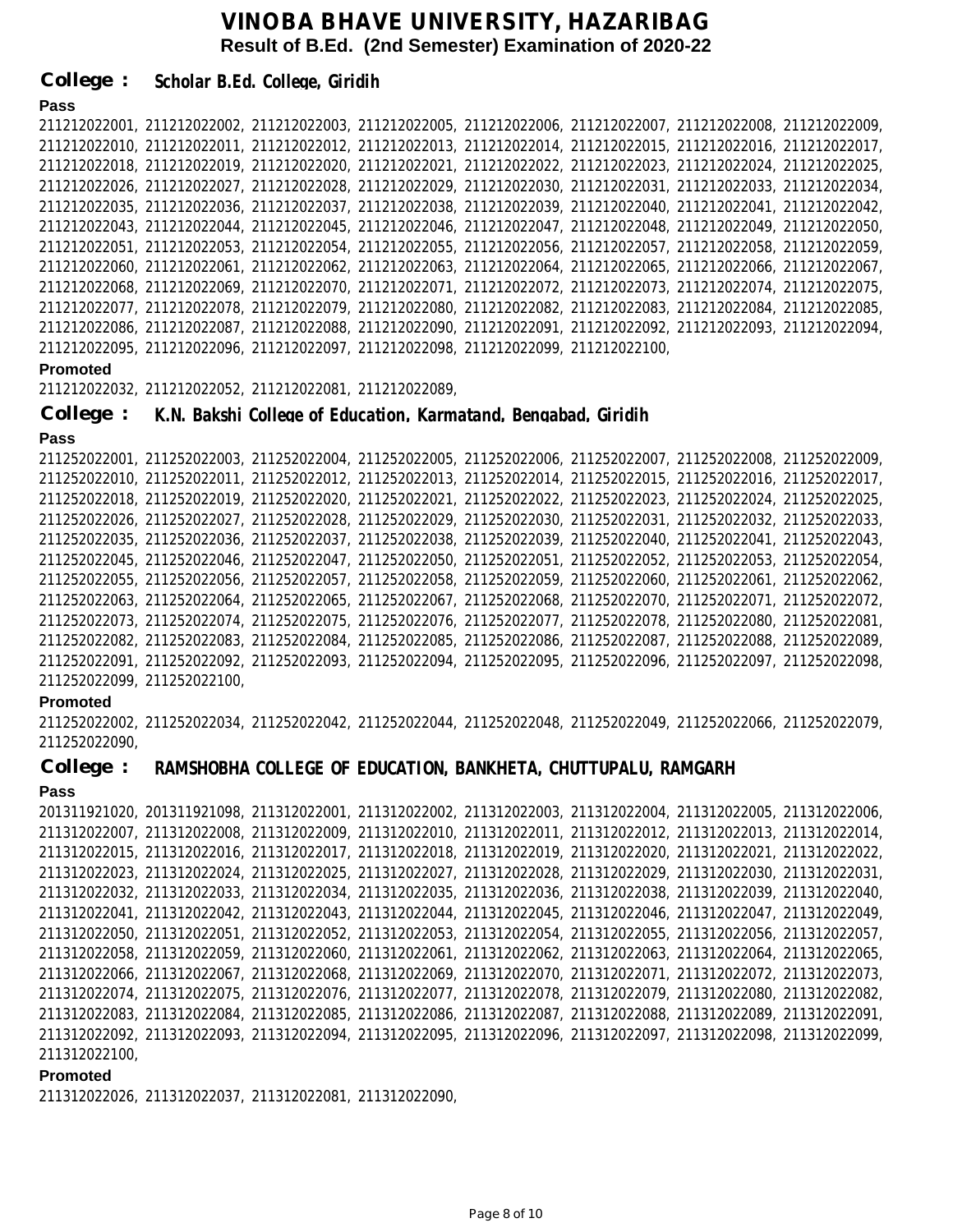**Pass** 211362022001, 211362022002, 211362022003, 211362022004, 211362022005, 211362022006, 211362022007, 211362022008, 211362022009, 211362022010, 211362022011, 211362022012, 211362022013, 211362022014, 211362022015, 211362022016, 211362022017, 211362022018, 211362022020, 211362022021, 211362022022, 211362022023, 211362022024, 211362022025, 211362022026, 211362022027, 211362022028, 211362022029, 211362022030, 211362022031, 211362022032, 211362022033, 211362022034, 211362022035, 211362022036, 211362022037, 211362022038, 211362022039, 211362022040, 211362022041, 211362022042, 211362022043, 211362022044, 211362022045, 211362022046, 211362022047, 211362022048, 211362022049, 211362022050, 211362022051, 211362022052, 211362022053, 211362022054, 211362022055, 211362022056, 211362022057, 211362022058, 211362022059, 211362022060, 211362022061, 211362022062, 211362022063, 211362022064, 211362022065, 211362022066, 211362022067, 211362022068, 211362022069, 211362022070, 211362022071, 211362022072, 211362022073, 211362022074, 211362022075, 211362022076, 211362022077, 211362022078, 211362022079, 211362022080, 211362022081, 211362022082, 211362022083, 211362022084, 211362022085, 211362022086, 211362022087, 211362022088, 211362022089, 211362022090, 211362022091, 211362022092, 211362022093, 211362022094, 211362022095, 211362022096, 211362022097, 211362022098, 211362022099, **College : SWAMI DHARMABANDHU COLLEGE OF EDUCATION,HARHAD,MUKUNDGANJ,HAZARIBAG**

**College : GREET TEACHER TRAINING COLLEGE RAJDHANWAR(GIRIDIH)**

#### **Pass**

**Promoted** 201381921017, 201381921022, 201381921030, 201381921099, 211382022005, 211382022007, 211382022008, 211382022010, 211382022012, 211382022013, 211382022014, 211382022016, 211382022017, 211382022018, 211382022019, 211382022020, 211382022021, 211382022022, 211382022023, 211382022024, 211382022025, 211382022026, 211382022028, 211382022029, 211382022030, 211382022031, 211382022032, 211382022034, 211382022035, 211382022036, 211382022037, 211382022038, 211382022040, 211382022041, 211382022042, 211382022043, 211382022044, 211382022045, 211382022047, 211382022048, 211382022049, 211382022050, 211382022051, 211382022052, 211382022053, 211382022054, 211382022055, 211382022056, 211382022057, 211382022058, 211382022059, 211382022060, 211382022061, 211382022062, 211382022063, 211382022064, 211382022066, 211382022067, 211382022068, 211382022069, 211382022070, 211382022071, 211382022072, 211382022073, 211382022074, 211382022075, 211382022076, 211382022077, 211382022078, 211382022079, 211382022080, 211382022081, 211382022082, 211382022083, 211382022084, 211382022085, 211382022086, 211382022087, 211382022088, 211382022090, 211382022091, 211382022094, 211382022095, 211382022096, 211382022097, 211382022098, 211382022099, 211382022100, 201381921070, 211382022001, 211382022002, 211382022003, 211382022004, 211382022006, 211382022009, 211382022011, 211382022015, 211382022027, 211382022033, 211382022039, 211382022046, 211382022065, 211382022089, 211382022093,

**College : BAIJNATH PRASAD SNEHI COLLEGE OF EDUCATION, DOMCHANCH KODERMA**

#### **Pass**

201441921006, 201441921020, 211442022001, 211442022002, 211442022003, 211442022004, 211442022005, 211442022006, 211442022007, 211442022008, 211442022009, 211442022010, 211442022011, 211442022012, 211442022013, 211442022014, 211442022015, 211442022016, 211442022017, 211442022018, 211442022019, 211442022020, 211442022021, 211442022022, 211442022023, 211442022024, 211442022025, 211442022026, 211442022027, 211442022028, 211442022029, 211442022030, 211442022031, 211442022032, 211442022033, 211442022034, 211442022035, 211442022036, 211442022037, 211442022038, 211442022039, 211442022040, 211442022041, 211442022042, 211442022043, 211442022044, 211442022045, 211442022046, 211442022047, 211442022048, 211442022049, 211442022050,